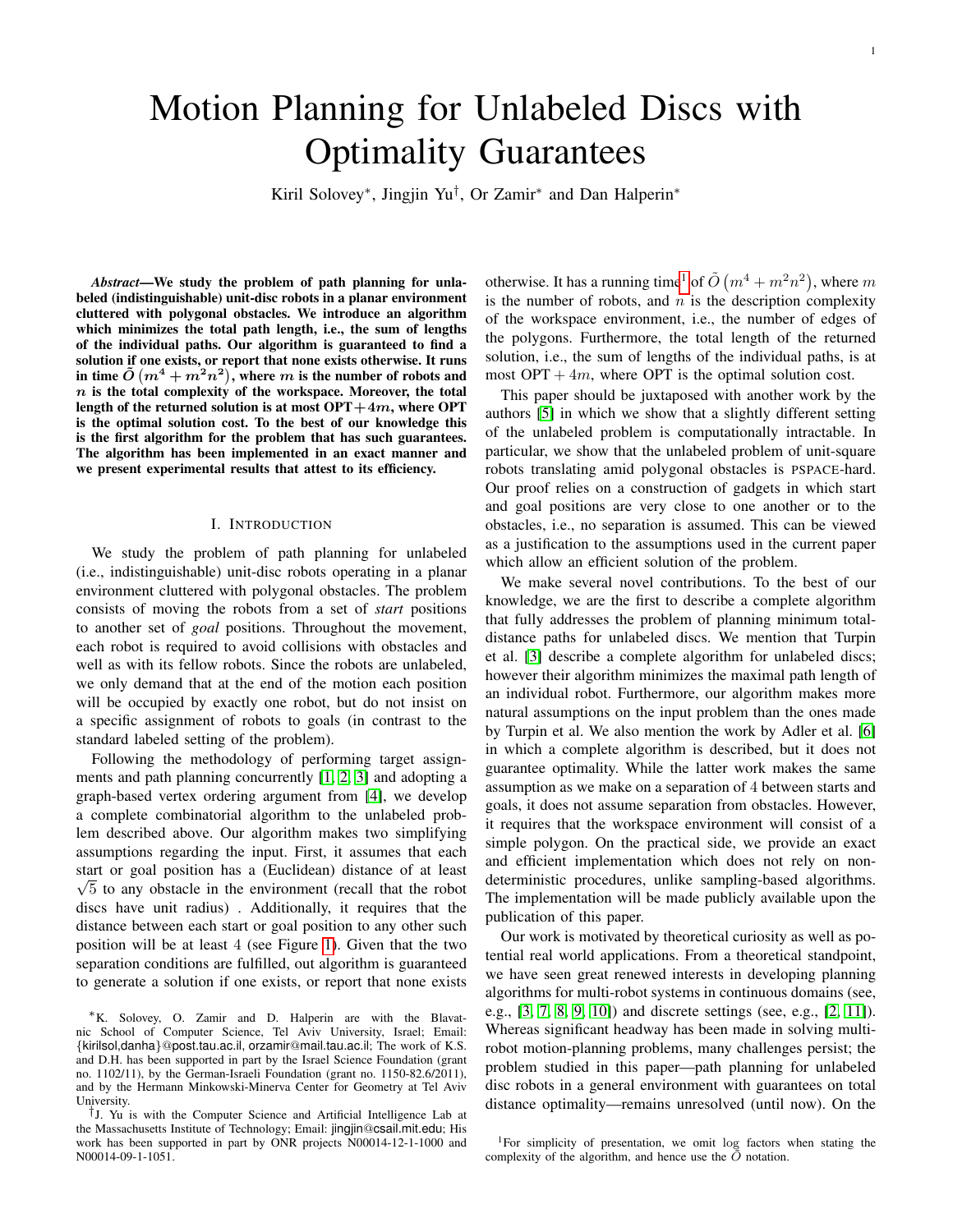<span id="page-1-0"></span>

Fig. 1: Illustration of the separation conditions assumed in this work. The green and purple discs represent two unit-disc robots placed in  $s \in S, t \in T$ , respectively. The blue line represents the unit radius of the robot (for scale). The distance between s and  $t$  is at least 4 units (see dashed orange line). The gray rectangle represents an obstacle, and the point  $o$  represents the closest obstacle point to s. Notice that the distance between  $o$  and s is at least  $\sqrt{5}$  units (see dashed red line).

application side, in the past few years, we have witnessed the rapid development and adaptation of autonomous multi-robot and multi-vehicle systems in a wide variety of application domains. The most prominent example is arguably the success of Kiva Systems, now part of Amazon, which developed a warehousing system employing hundreds of mobile robots to facilitate order assembly tasks [\[12\]](#page-8-6). More recently, Amazon, DHL, and Google have demonstrated working prototypes of aerial vehicles capable of automated package delivery. Since the vehicles are intended to operate in an autonomous, swarmlike setting, we can foresee in the near future the emerging demand of efficient path planning algorithms designed for such systems. We note that when the warehouse robots or the delivery aerial vehicles do not carry loads, they are effectively unlabeled robots. In such scenarios, planning collision-free, total-distance near-optimal paths translates into allowing the vehicles, as a whole, to travel with minimum energy consumption.

The rest of the paper is organized as follows. In Section [II](#page-1-1) we review related work. In Section [III](#page-2-0) we provide an overview of our algorithm and necessary background material. In Section [IV](#page-2-1) we establish several basic properties of the problem and describe the algorithm in Section [V.](#page-4-0) We report on experimental results in Section [VI](#page-5-0) and conclude with a discussion in Section [VII.](#page-6-0)

## II. RELATED WORK

<span id="page-1-1"></span>The problem of multi-robot motion planning is notoriously challenging as it often involves many degrees of freedom, and consequently a vast search space [\[13,](#page-8-7) [14\]](#page-8-8). In general, each additional robot introduces several more degrees of freedom to the problem. Nevertheless, there is a rich body of work dedicated to this problem. The earliest research efforts can be traced back to the 1980s [\[15\]](#page-8-9).

Approaches for solving the problem can be typically subdivided into categories. Decoupled techniques (see, e.g., [\[16,](#page-8-10) [17,](#page-8-11) [18,](#page-8-12) [19,](#page-8-13) [20,](#page-8-14) [21\]](#page-8-15)) reduce the size of the search space by partitioning the problem into several subproblems, which are solved separately, and then the different components are combined. In contrast to that, centralized approaches (see, e.g., [\[22,](#page-8-16) [23,](#page-8-17) [24,](#page-8-18) [25,](#page-8-19) [26,](#page-8-20) [27,](#page-8-21) [28\]](#page-8-22)) usually work in the combined high-dimensional configuration space, and thus tend to be slower than decoupled techniques. However, centralized algorithms often come with stronger theoretical guarantees, such as completeness. Besides these, the multi-robot motionplanning problem has also been attacked using methods based on network flow [\[8\]](#page-8-2) and mixed integer programming [\[29\]](#page-8-23), among others.

Multi-robot motion planning can also be considered as a discrete problem on a graph [\[30\]](#page-8-24). In this case the robots are pebbles placed on the vertices of the graph and are bound to move from one set of vertices to another along edges. Many aspects of the discrete case are well understood. In particular, for the labeled setting of the problem there exist efficient feasibility-test algorithms [\[31,](#page-8-25) [32,](#page-8-26) [33\]](#page-8-27), as well as complete planners ([\[9,](#page-8-3) [34,](#page-8-28) [35\]](#page-9-0)). For the unlabeled case, there even exist complete and efficient planners that generate the optimal solution [\[4,](#page-7-3) [11,](#page-8-5) [36\]](#page-9-1) under different metrics. While there exists a fundamental difference between the discrete and the continuous setting of the multi-robot problem, the continuous case being exceedingly more difficult, several recent techniques in the continuous domain [\[3,](#page-7-2) [6,](#page-8-0) [37\]](#page-9-2) have employed concepts that were initially introduced in the discrete domain.

As mentioned above, the works by Adler et al. [\[6\]](#page-8-0) and Turpin et al. [\[3\]](#page-7-2) solve very similar settings of the unlabeled problem for disc robots to the one treated in this paper, only with different assumptions and goal functions, and thus it is important to elaborate on these two techniques. Adler et al. [\[6\]](#page-8-0) show that the unlabeled problem in the continuous domain can be transformed into a discrete *pebble-motion on graph* problem. Their construction guarantees that in case a solution to the former exists, it can be generated by solving a discrete pebble problem and adapted to the continuous domain. In particular, a motion of a pebble along an edge is transformed into a motion of a robot along a local path in the free space. Turpin et al. [\[3\]](#page-7-2) find an assignment between starts and goals which minimize the longest path length traveled by any of the robots. Given such an assignment a shortest path between every start position to its assigned goal is generated. However, such paths still may result in collisions between the robots.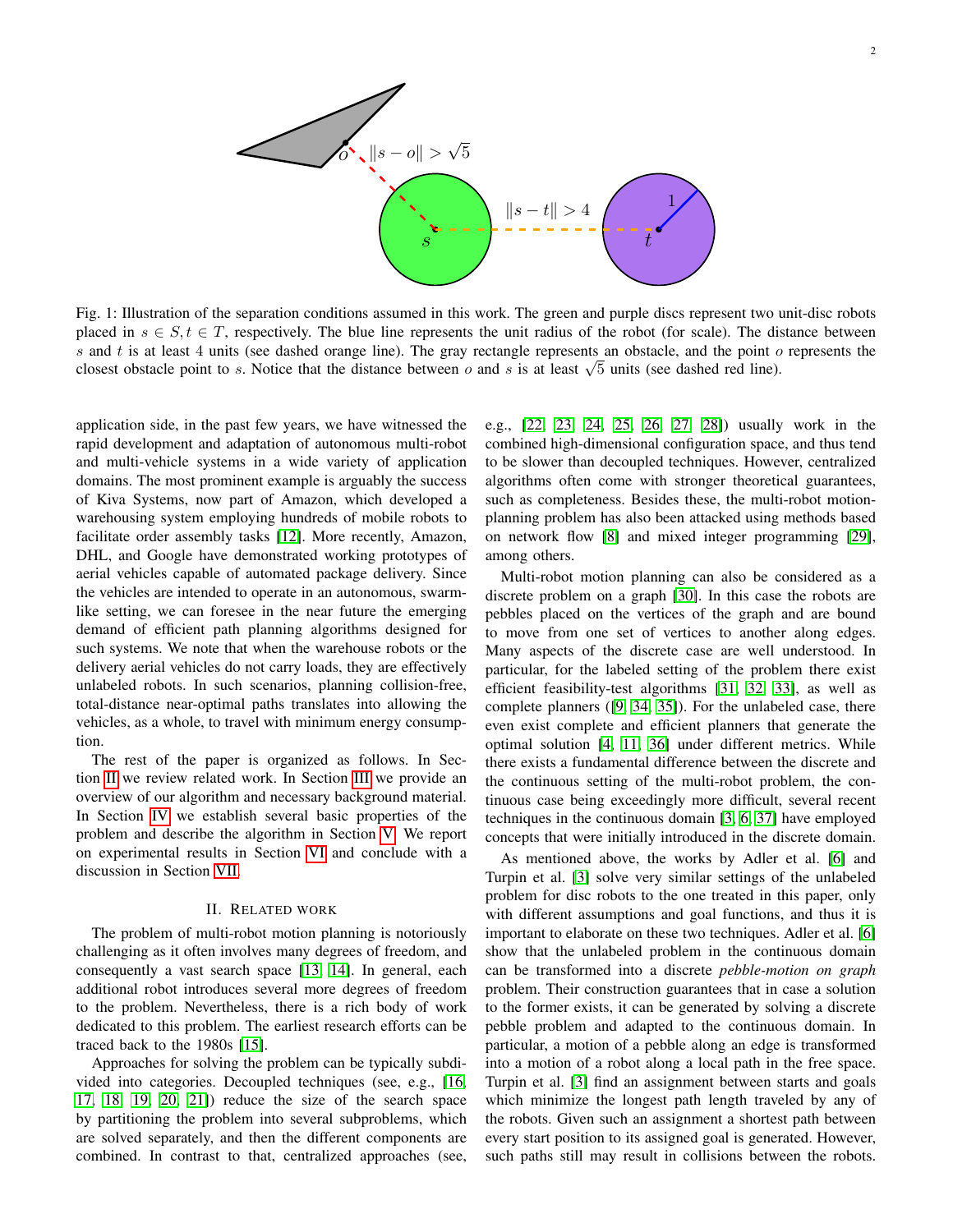The authors show that collisions can be elegantly avoided by prioritizing the paths. Our current work follows to some extent a similar approach, although in our case some of the robots must slightly stray from the precomputed paths in order to guarantee completeness—a thing which makes our technique much more involved. This follows from the fact that we make milder assumptions on the input. Another difference is that the goal function of our algorithm is to minimize the total path length, which requires very different machinery than the one used by Turpin et al.

### III. PRELIMINARIES AND ALGORITHM OVERVIEW

<span id="page-2-0"></span>Our problem consists of moving  $m$  indistinguishable unitdisc robots in a workspace  $W \subset \mathbb{R}^2$  cluttered with polygonal obstacles, whose overall number of edges is n. We define  $\mathcal{O}$  :=  $\mathbb{R}^2 \setminus \mathcal{W}$  to be the complement of the workspace, and we call  $\mathcal O$  the *obstacle space*. For given  $r \in \mathbb{R}_+$ ,  $x \in \mathbb{R}^2$ , we define  $\mathcal{B}_r(x)$  to be the open disc of radius r, centered at x. For given  $r \in \mathbb{R}_+, X \subset \mathbb{R}^2$  we also define  $\mathcal{B}_r(X) := \bigcup_{x \in X} \mathcal{B}_r(x)$ .

We consider the unit-disc robots to be open sets. Thus a robot avoids collision with the obstacle space if and only if its center is at distance at least 1 from  $\mathcal{O}$ . More formally, the collection of all collision free configurations, termed the *free* space, can be expressed as  $\mathcal{F} := \{x \in \mathbb{R}^2 : \mathcal{B}_1(x) \cap \mathcal{O} = \emptyset\}.$ We also require the robots to avoid collisions with each other. Thus for every given two configurations  $x, x' \in \mathcal{F}$  two distinct robots can be placed in x and x' only if  $||x - x'|| \ge 2$ . Throughout this paper the notation  $\|\cdot\|$  will indicate the  $L_2$ norm.

In addition to the workspace W we are given sets  $S =$  $\{s_1, s_2, ..., s_m\}$  and  $T = \{t_1, t_2, ..., t_m\}$  such that  $S, T \subset \mathcal{F}$ . These are respectively the sets of *start* and *goal* configurations of our  $m$  indistinguishable disc robots. The problem is now to plan a collision-free motion for  $m$  unit-disc robots such that each of them starts at a configuration in  $S$  and ends at a configuration in T. Since the robots are indistinguishable or *unlabeled*, it does not matter which robot ends up at which goal configuration, as longs as all the goal configurations are occupied at the end of the motion. Formally, we wish to find m paths  $\pi_i : [0, 1] \to \mathcal{F}$ , for  $1 \leq i \leq m$ , such that  $\pi_i(0) = s_i$ and  $\bigcup_{i=1}^m \pi_i(1) = T$ . Furthermore, we are interested in finding a set of such paths which minimizes the expression  $\sum_{i=1}^{m}|\pi_i|$ , where  $|\pi_i|$  represents the length of  $\pi_i$  in the  $L_2$  norm.

## <span id="page-2-5"></span>*A. Simplifying assumptions*

By making the following simplifying assumptions (see Figure [1\)](#page-1-0) we are able to show that our algorithm is complete and near-optimal. The first assumption that we make is identical to the one used by Adler et al. [\[6\]](#page-8-0). It requires that every pair of start or goal positions will be separated by a distance of at least 4:

$$
\forall v, v' \in S \cup T, \quad ||v - v'|| \geq 4. \tag{1}
$$

The motivation for the above assumption is the ability to prove the existence of a *standalone goal*—a goal position that does not block other paths, assuming that the paths minimize the total length of the solution.

We also need the following assumption in order to guarantee that the robots will be able switch targets, in case that a given assignment of robots to goals induces collision between the robots:

<span id="page-2-4"></span>
$$
\forall v \in S \cup T \text{ and } \forall x \in \mathcal{O}, \quad ||v - x|| \geq \sqrt{5}. \tag{2}
$$

#### *B. Overview of algorithm*

Here we provide an overview of our technique. Recall that our problem consists of  $S, T$ , which specify the set of start and goal positions for a collection of  $m$  unit-disc robots, and a workspace environment W.

We describe the first iteration of our recursive algorithm. For every  $s_i \in S, t_j \in T$  we find the shortest path  $\gamma_i^j : [0, 1] \to F$ from  $s_i$  to  $t_j$ . Among these  $m^2$  paths we select a set of m paths  $\Gamma = \{ \gamma_1, \ldots, \gamma_m \}$ , where  $\gamma_i : [0, 1] \rightarrow \mathcal{F}$  for every  $1 \le i \le m$ , such that  $\bigcup_{i=1}^{m} {\gamma_i(0)} = S, \bigcup_{i=1}^{m} {\gamma_i(1)} =$ T. Furthermore, we require that  $\Gamma$  will be the path set that minimizes the total length of its paths under these conditions. Note that at this point we only require that the robots will not collide with obstacles, and do not worry about collisions between the robots. The generation of  $\Gamma$  is described in detail in Section [V,](#page-4-0) Theorem [13.](#page-4-1)

In the next step we find a goal  $t \in T$  which does not block paths in Γ that do not lead to t. We call such a t a *standalone goal*. Next, we find a start  $s \in S$  from which a robot will be able to move to  $t$  without colliding with other robots situated in the rest of the start positions. We carefully select such a start s and generate the respective path to  $t$  in order to minimize the cost of the returned solution. We prepare the input to the next iteration of the algorithm by assigning  $S := S \setminus \{s\}, T :=$  $T \setminus \{t\}$ , and by treating the robot placed in t as an obstacle, i.e.,  $W := W \setminus \mathcal{B}_1(t)$ .

## IV. THEORETICAL FOUNDATIONS

<span id="page-2-1"></span>In this section we establish several basic properties of the problem. Recall that our problem is defined for a workspace  $W$ , whose free space for a single unit-disc robot is  $F$ . Additionally, we have two sets of start and goal positions  $S = \{s_1, \ldots, s_m\}, T = \{t_1, \ldots, t_m\},$  respectively.

The following lemma implies that if a robot moving from some start position  $s \in S$  along a given path collides with a region  $\mathcal{B}_1(t)$ , for some other goal  $t \in T$ , then there exists another path  $\gamma \in \mathcal{F}$  which moves the robot from s to t. In the context of our algorithm this lemma implies that if a path for a robot interferes with some other goal position, then the path can be modified such that it will move the robot to the interfering goal instead.

<span id="page-2-2"></span>**Lemma 1.** *Let*  $v \in S \cup T$  *and*  $x \in F$  *such that*  $\mathcal{B}_1(x) \cap \mathcal{B}_1(v) \neq \emptyset$ ∅*. Then the straight-line path from* x *to* v *is contained in* F*, i.e.*,  $\overline{xv} \subset \mathcal{F}$ .

<span id="page-2-3"></span>*Proof:* Here we use the fact that for every  $o \in \mathcal{O}$  it holds that  $||v - o|| \ge \sqrt{5}$ , which is the second separation assumption. Without loss of generality, assume that the straight-line segment from  $v$  to  $x$  is parallel to the  $x$ -axis. Denote by  $A$ and  $B$  the bottom points of the unit discs around  $v$  and  $x$ ,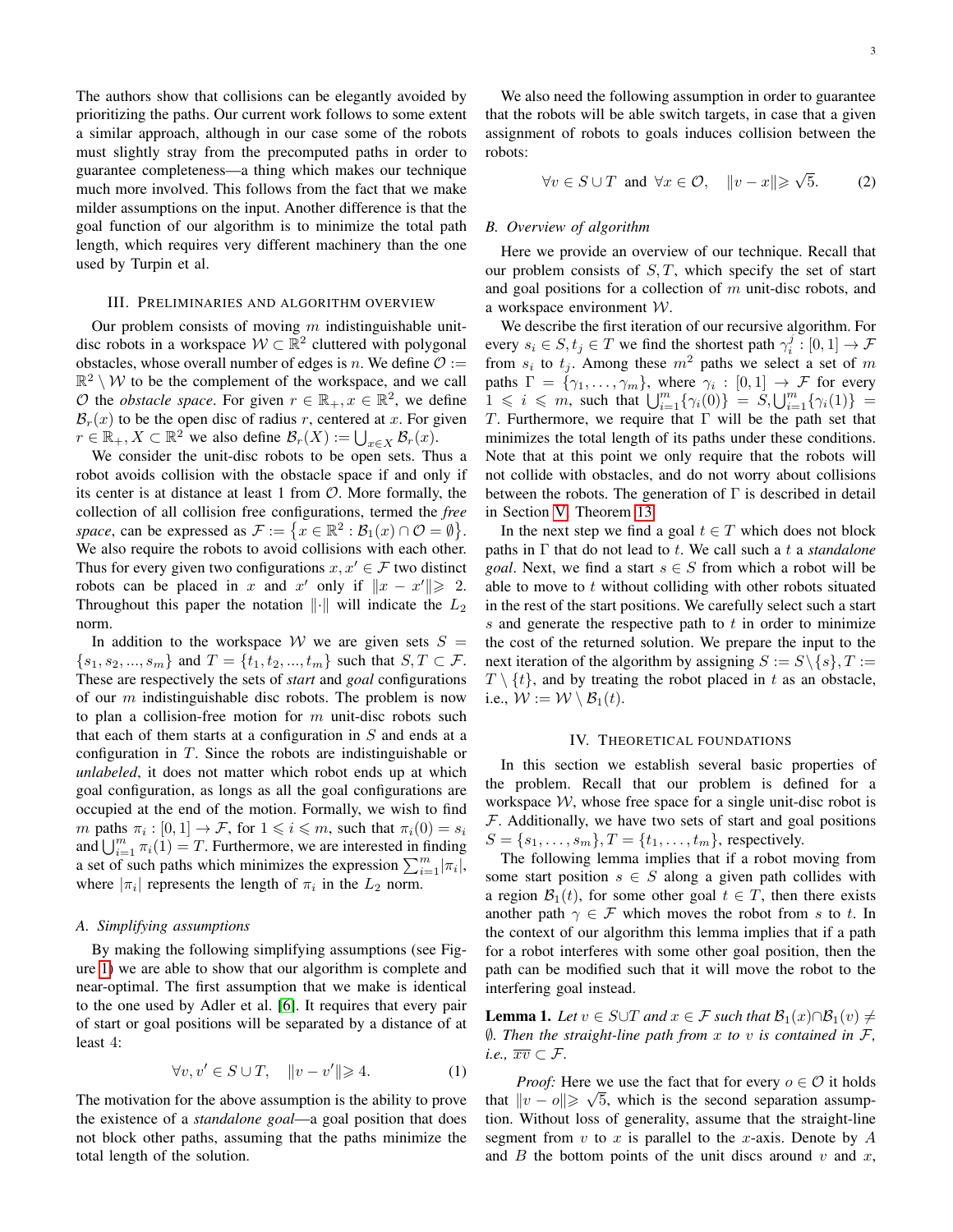respectively (see Figure [2\)](#page-3-0). Similarly, denote by  $C$  and  $D$  the top points of these discs. By definition of  $v, x$ , we know that  $||v - x|| < 2$ . Thus,  $||v - B|| = ||v - D|| < \sqrt{5}$  (see dashed red segment). This implies that the rectangle defined by the points  $A, B, C, D$  is entirely contained in W (see orange square). Thus, the straight-line path  $\overline{xv}$  is fully contained in  $\mathcal{F}$ .

**Definition 2.** Let  $\Gamma$  be a set of m paths  $\{\gamma_1, \ldots, \gamma_m\}$  such that for every  $1 \leqslant i \leqslant m$ ,  $\gamma_i : [0,1] \to \mathcal{F}, S = \bigcup_{i=1}^m$ for every  $1 \leq i \leq m$ ,  $\gamma_i : [0,1] \to \mathcal{F}$ ,  $S = \bigcup_{i=1}^m {\{\gamma_i(0)\}}$ ,  $T = \bigcup_{i=1}^m {\{\gamma_i(1)\}}$ . We call  $\Gamma$  the optimal-assignment path set for  $\overline{S}, \overline{T}, \overline{F}$ , if it minimizes the expression  $|\Gamma| = \sum_{i=1}^{m} |\gamma_i|$ , over all such path sets.

Note that  $\Gamma$  is not necessarily a feasible solution to our problem since at this stage we still ignore possible collisions between robots. Let  $\Gamma = \{\gamma_1, \ldots, \gamma_m\}$  be an optimalassignment path set for  $S, T, F$ . Without loss of generality, assume that for every  $1 \leq i \leq m$ ,  $\gamma_i(0) = s_i$ ,  $\gamma_i(1) = t_i$ .

**Definition 3.** Given an optimal-assignment path set  $\Gamma$ , we call  $t_k \in T$  a standalone goal, for some  $1 \leq k \leq m$ , if for every  $\gamma_i \in \Gamma, i \neq k$  it holds that  $\mathcal{B}_1(t_k) \cap \mathcal{B}_1(\gamma_i) = \emptyset$ .

Standalone goals play a crucial role in our algorithm. We first show that at least one such goal always exists.

<span id="page-3-3"></span>**Theorem 4.** Let  $\Gamma$  be an optimal-assignment path set. Then there exists a standalone goal.

*Proof:* Assume by contradiction that every goal  $t_i$  interferes with some path  $\gamma_j \in \Gamma, i \neq j$ . This implies that there is a circular interference, i.e., there exist  $\ell \leq m$  goals, which we denote, for simplicity and without loss of generality, as  $t_1, \ldots, t_\ell$  such that for every  $1 < i \leq \ell, \mathcal{B}_1(t_i) \cap \mathcal{B}_1(\gamma_{i-1}) \neq \emptyset$ , and  $\mathcal{B}_1(t_1) \cap \mathcal{B}_1(\gamma_\ell) \neq \emptyset$ . More formally, let  $\mathcal I$  be a directed graph vertices are  $T$ . For every  $t_i$  which interferes with a path  $\gamma_j$ , where  $j \neq i$  we draw an edge from  $t_i$  to  $t_j$ . If there exists no standalone goal then  $I$  has a directed cycle of size greater than one. This is due to the fact that if I were *directed acyclic* then it should have had a node whose *out degree* is zero.

We show that in this case, the paths  $\gamma_1, \ldots, \gamma_\ell$  do not induce the minimal assignment for the starts and goals  $\{s_1, \ldots, s_\ell\}, \{t_1, \ldots, t_\ell\}.$  This would imply that  $\Gamma$  is not the optimal assignment path set. We claim that instead of assigning  $s_i$  to  $t_i$  we may assign  $s_i$  to  $t_{i+1}$  for  $1 \leqslant i < \ell$  and from  $s_{\ell}$  to  $t_1$  and get a collection of paths  $\gamma'_1, \ldots, \gamma'_{\ell}$ , such that  $|\gamma'_i| < |\gamma_i|$  for every  $1 \leq i \leq \ell$ . Denote by  $x \in \gamma_i$  the first interference point with  $t_{i+1}$  along  $\gamma_i$ . Additionally, denote by

<span id="page-3-0"></span>

Fig. 2: Illustration of the proof of Lemma [1.](#page-2-2)

 $\gamma_i^x$  the subpath of  $\gamma_i$  that starts with  $s_i$  and ends with x. Define  $\gamma_i'$  to be the concatenation of  $\gamma_i^x$  and  $xt_{i+1}$ .

We need to show first that  $\gamma'_i \subset \mathcal{F}$  and that  $|\gamma'_i| < |\gamma_i|$ . The subpath  $\gamma_i^x$  is obstacle-collision free, and so is  $\overline{xt_{i+1}}$  according to Lemma [1.](#page-2-2) Thus,  $\gamma'_i$  is free as well. Now, note that  $\|x |t_{i+1}| < 2$  and  $||t_{i+1} - t_i|| \ge 4$ . Thus, by the triangle inequality  $||x - t_i|| \ge 2$ . This finishes our proof.

We introduce the notion of 0*-hop* and 1*-hop* paths. Informally, a 0-hop path is a path assigned to the standalone goal which is not blocked by any start position.

**Definition 5.** Let  $t_k$  be a standalone goal. The path  $\gamma_k$  is called a 0-hop path if for every  $s_i \in S, i \neq k$  it follows that  $\mathcal{B}_1(s_i) \cap$  $\mathcal{B}_1(\gamma_k) = \emptyset.$ 

<span id="page-3-2"></span>**Definition 6.** Let  $t_k$  be a standalone goal, and suppose that  $\gamma_k$  is not 0-hop. Let  $x \in \gamma_k$  be the farthest point along  $\gamma_k$  for which there exists  $s_i \in S$  such that  $\mathcal{B}_1(s_i) \cap \mathcal{B}_1(x) \neq \emptyset$ . The 1-hop path, which is denoted by  $H_i^k$ , is a concatenation of the straight-line path  $\overline{s_i x}$  and a subpath of  $\gamma_k$  that starts at x and ends in  $t_k$ .

Namelly, the 1-hop path moves the robot situated in  $s_i$ , which interferes with  $\gamma_k$ , to  $t_k$  (see Figure [3\)](#page-3-1). The following theorem shows that a robot situated in  $s_i$  that blocks the 0hop path can be moved to  $t_k$  without inducing collisions with other robots.

<span id="page-3-4"></span>**Theorem 7.** Let  $t_k$  be a standalone goal. Suppose that  $\gamma_k$  is not 0-hop and let  $H_i^k$  be the 1-hop path from  $s_i$  to  $t_k$ . Then it holds that for every  $s_j \in S, j \neq i, k, \mathcal{B}_1(H_i^k) \cap \mathcal{B}_1(s_j) = \emptyset$ .

*Proof:* By separation of start positions, and by definition of x (see Definition [6\)](#page-3-2), there exists a single start position  $s_i$  for which  $\mathcal{B}_1(x) \cap \mathcal{B}_1(s_i) \neq \emptyset$ . By Lemma [1,](#page-2-2) and the separation condition, the path  $\overline{s_i x}$ , does not induce collisions between a robot moving along it and other robots placed in  $s_i$ , for  $1 \leq j \leq m, j \neq i, k$ . Finally, by definition of x, the rest of the path  $H_i^k$ , which is a subpath of  $\gamma_k$ , is free of collisions with a robot situated in  $s_j$ .

After moving a robot from  $s_i$  to  $t_k$  we have to ensure that some other robot can reach  $t_i$ . We define the following *switch* path (see Figure [3\)](#page-3-1).

<span id="page-3-1"></span>

Fig. 3: Example of 1-hop and switch paths.  $t_k$  is a standalone goal. The 1-hop path  $H_i^k$  is drawn as a dashed red curve, while the switch path  $\tilde{H}_{k}^{i}$  is drawn as a dashed blue curve.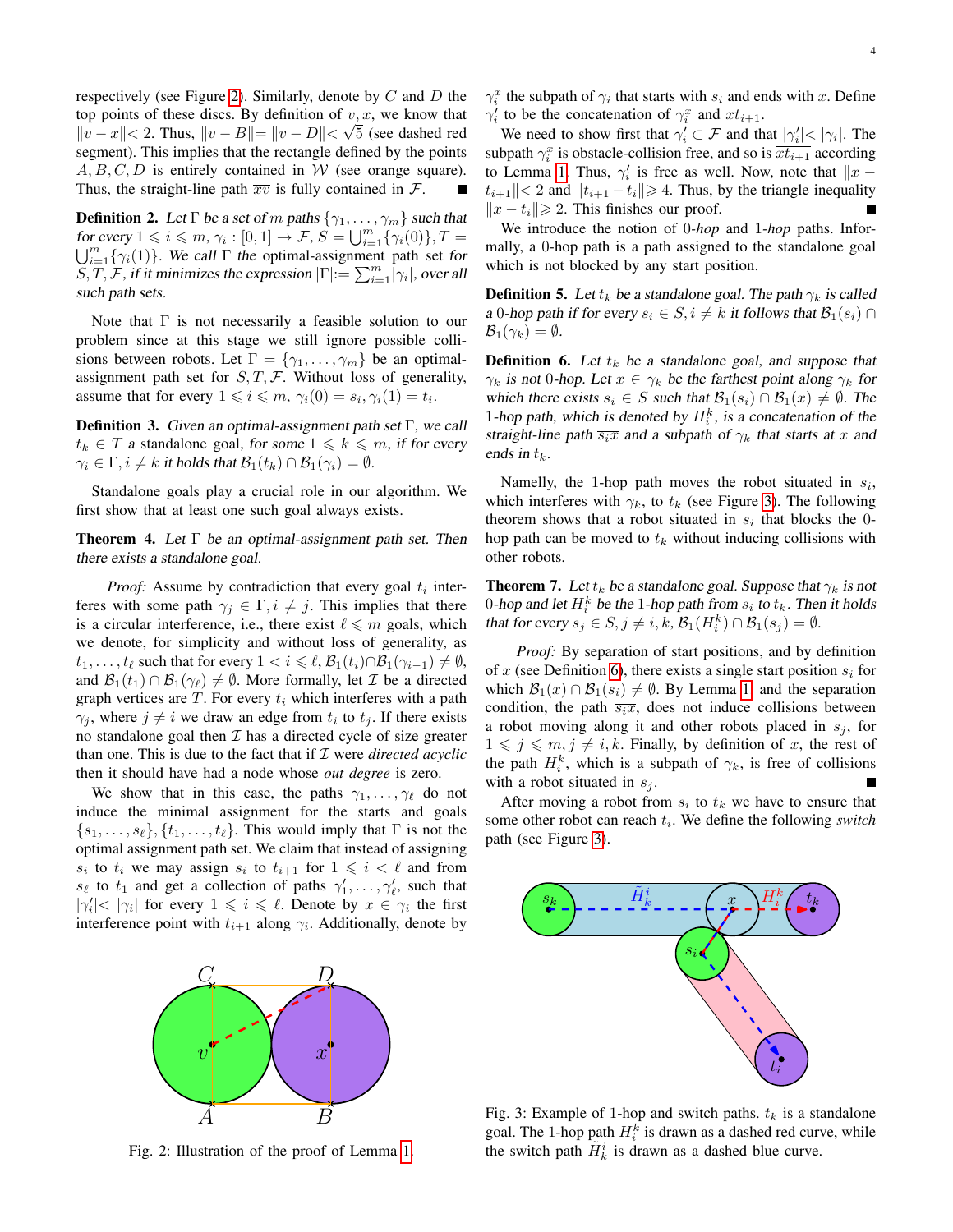**Definition 8.** Let  $t_k$  be a standalone goal and suppose that  $\gamma_k$  is not 0-hop. The switch path  $\tilde{H}_k^i$  is a concatenation of the following paths: (1) the subpath of  $\gamma_k$  that starts in  $s_k$  and ends in x; (2)  $\overline{x s_i}$ ; (3)  $\gamma_i$ .

<span id="page-4-2"></span>**Lemma 9.** Let  $\tilde{H}_i^k$  be a switch path. Then  $\mathcal{B}_1(\tilde{H}_i^k) \cap \mathcal{B}_1(t_k) =$ ∅*.*

*Proof:*  $\tilde{H}_i^k$  can potentially interfere with  $t_k$  only along  $\overline{x s_i}$ , due to the definition of x. For any  $y \in \overline{x s_i}$  it follows that  $||y - s_i|| < 2$ . If  $||y - t_k|| < 2$  then it follows that  $||s_i - t_k|| < 4$ , which is a contradiction.

<span id="page-4-4"></span>**Corollary 10.** Let  $H_i^k$ ,  $\tilde{H}_k^i$  be the 1-hop and switch paths, respectively. Then  $|H_i^k|+|\tilde{H}_k^i|= |\gamma_i|+|\gamma_k|+4$ .

# <span id="page-4-0"></span>V. NEAR-OPTIMAL ALGORITHM FOR UNLABELED PLANNING

In this section we describe our algorithm for the unlabeled multi-robot motion planning problem of unit-disc robots moving amid polygonal obstacle and establish its completeness. Additionally, we bound the cost of the returned solution. Finally, we analyze the complexity of the algorithm.

## *A. The algorithm*

We describe our recursive algorithm, which returns a set of m paths Π. Recall that the input consists of  $S$ , T and a workspace  $W$ , which induces the free space  $\mathcal F$ . The algorithm first produces the optimal-assignment path set  $\Gamma$ . Let OPT be the optimal solution cost and note that  $|\Gamma| \leq$  OPT since  $|\Gamma|$  is a lower bound on the actual cost, as interactions between the robots might increase the traversed distance.

Let  $t_k$  be a standalone goal, which exists according to Theorem [4.](#page-3-3) Suppose that the 0-hop path  $\gamma_k$  is not blocked by any other robot located in a start position. Then,  $\gamma_k$  is added to Π and the algorithm is run recursively on the input  $S' := S \setminus \{s_k\}, T' := T \setminus \{t_k\}$ , with the workspace  $\mathcal{W}' :=$  $W \setminus \mathcal{B}_1(t_k)$ , which results in the free space  $\mathcal{F}' := \mathcal{F} \setminus \mathcal{B}_2(t_k)$ .

Alternatively, in case that  $\gamma_k$  is blocked, i.e., in interference with some  $s_i \in S, i \neq k$ , the algorithm produces the 1hop path  $H_i^k$ , as described in Theorem [7,](#page-3-4) and adds it to  $\Pi$ . Then, the algorithm is run recursively on the input  $S' :=$  $S \setminus \{s_i\}, T' := T \setminus \{t_k\}$ , with the workspace  $\mathcal{W}' := \mathcal{W} \setminus \mathcal{B}_1(t_k)$ , and the free space  $\mathcal{F}' := \mathcal{F} \setminus \mathcal{B}_2(t_k)$ .

## *B. Completeness and near-optimality*

We first show that the algorithm is guaranteed to find a solution, if one exists, or report that none exists otherwise.

<span id="page-4-3"></span>**Theorem 11.** Given an input  $S, T, W$ , which complies with assumptions [1](#page-2-3) [,2](#page-2-4) (Section [III-A\)](#page-2-5), and for which the number of start and goal positions for every connected component of  $\mathcal F$  is the same, the algorithm is guaranteed to find a solution for the unlabeled multi-robot motion-planning problem.

*Proof:* Consider the first iteration of the algorithm. Let  $\Gamma := \{ \gamma_1, \ldots, \gamma_m \}$  be the optimal-assignment path set and let  $t_k$  be a standalone goal.

5

Suppose that  $\gamma_k$  is a 0-hop path. Then, for every  $j \neq k$ ,  $\gamma_j \subset \mathcal{F} \setminus \mathcal{B}_2(t_k)$ , since  $t_k$  is a standalone goal. Now suppose that  $\gamma_k$  is not a 0-hop path. By Theorem [7](#page-3-4) the 1-hop path  $H_i^k$ from  $s_i$  to  $t_k$  does not collide with any other start position. By Lemma [9](#page-4-2)  $\tilde{H}_k^i \subset \mathcal{F} \setminus \mathcal{B}_2(t_k)$ . Additionally, notice that for every  $j \neq i, k, \gamma_j \subset \mathcal{F} \setminus \mathcal{B}_2(t_k)$ .

Thus, in any of the two situations, the removal of the standalone goal does not separate between start and goal configurations that are in the same connected component of  $F$ . Note that in the first level of the recursion the existence of a standalone goal  $t_k$  guarantees the existence of a path to  $t_k$  which does not collide with the other robots. This is possible due to assumptions [1,](#page-2-3) [2.](#page-2-4) Thus, in order to ensure the success of the following recursions, we need to show that these assumptions are not violated. First, note that assumption [1](#page-2-3) is always maintained, since we do not move existing start and goal positions. Secondly, when a robot situated in  $t_k$  is treated as an obstacle added to the set  $\mathcal{O} := \mathcal{O} \cup \mathcal{B}_1(t_k)$  (or conversely removed from  $F$ , as described above), the first assumption induces the second.

We proceed to prove the near-optimality of our solution.

**Theorem 12.** Let  $\Pi$  be the solution returned by our algorithm and let  $\Gamma$  be the optimal-assignment path set for  $S, T, W$ . Then  $|\Pi| \leqslant OPT + 4m$ , where OPT is the optimal solution cost.

*Proof:* Let  $\Gamma := \{ \gamma_1, \ldots, \gamma_m \}$  be the optimal-assignment path set for the input  $S, T, W$ , and let  $t_k$  be a standalone. Additionally, assume that the algorithm generated the 1-hop path  $H_i^k$ , since  $\gamma_k$  was blocked (the case when  $\gamma_k$  is not blocked is simpler to analyze). Let  $\tilde{H}_k^i$  be the switch path from  $s_k$  to  $t_i$ . Similarly, denote by  $\Gamma'$  the optimal-assignment path set for  $S' := S \setminus \{s_i\}, T' := T \setminus \{t_k\}$  and the workspace  $W' := W \setminus \mathcal{B}_1(t_k)$ , which induces the free space  $\mathcal{F}'$ .

We will show that  $|\Gamma'| + |H_i^k| \leq OPT + 4$ . As mentioned in Theorem [11,](#page-4-3) for every  $j \neq i, k$ , it follows that for  $\gamma_j \in \Gamma$ and  $\gamma_j \subset \mathcal{F}'$ . We also showed that the same holds for  $\tilde{H}_k^i$ , i.e.,  $\tilde{H}_k^i \subset \mathcal{F}'$ . Thus, the path set  $R := (\Gamma \setminus \{\gamma_i, \gamma_k\}) \cup \{\tilde{H}_k^i\}$ represents a valid assignment for  $S', T', F'$ , even though it might not be optimal. This means that  $|\Gamma'| \leq R$ . Thus,

$$
\begin{aligned} |\Gamma'|+|H_i^k|&\leqslant|R|+|H_i^k|=\sum_{j\neq i,k}^m|\gamma_j|+|\tilde{H}_k^i|+|H_i^k|\\ &\leqslant\sum_{k=1}^m|\gamma_k|+4=|\Gamma|+4\leqslant\text{OPT}+4, \end{aligned}
$$

where the third step is due to Corollary [10.](#page-4-4) Thus, every level of the recursion introduces and additive error factor of 4. Repeating this process for the  $m$  iterations we obtain  $|\Pi| \leqslant \text{OPT} + 4m$ .

#### *C. Complexity Analysis*

We analyze the complexity of the algorithm. In order to do so, we have to carefully consider the operations that are performed in every iteration of the algorithm.

<span id="page-4-1"></span>Theorem 13. Given m unlabeled unit-disc robots operating in a polygonal workspace with  $n$  vertices, the algorithm described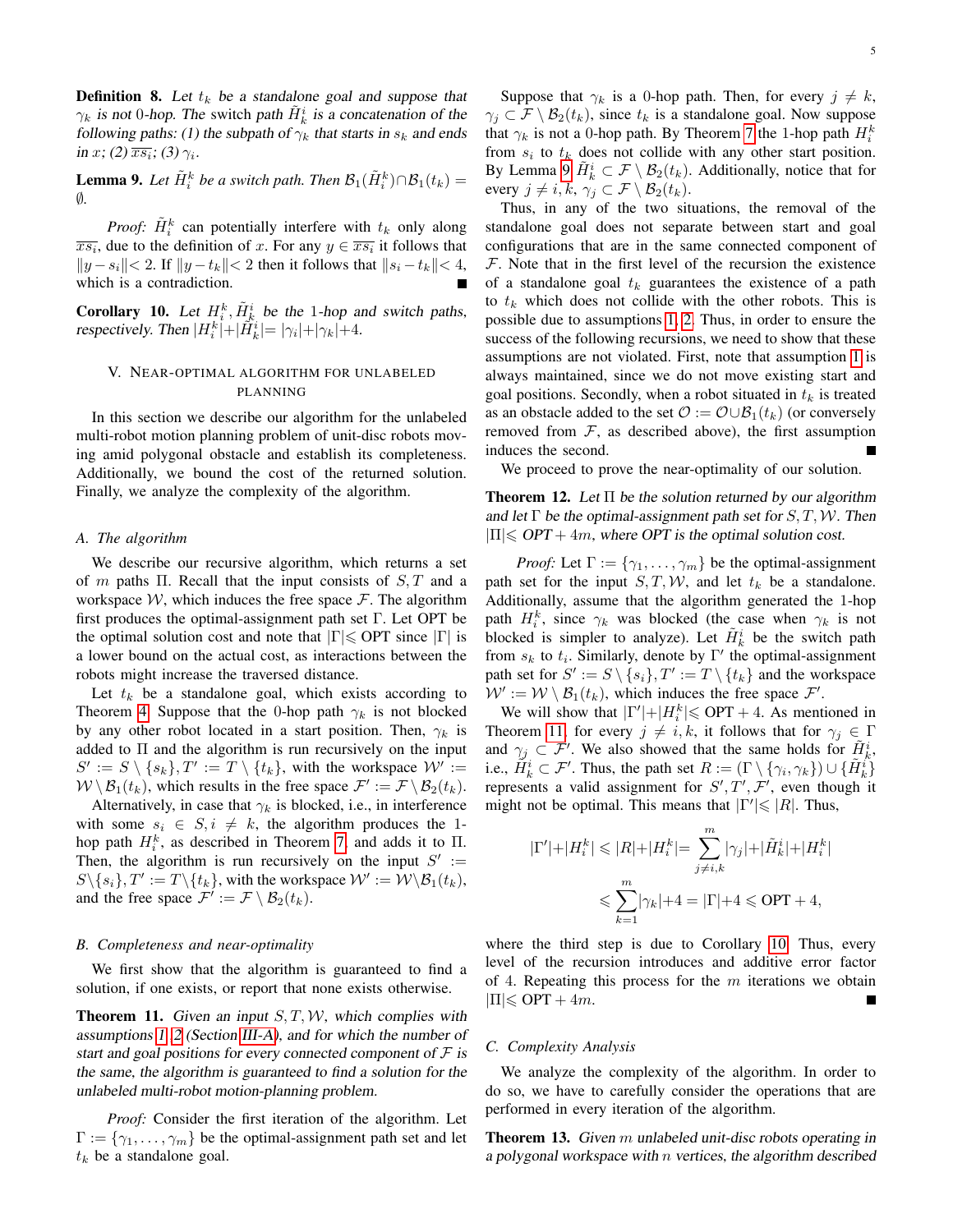above returns a solution, or reports that none exists otherwise, with a running time of  $\tilde{O}(m^4 + m^2n^2)$ .

*Proof:* Let us consider a specific iteration j. The input of this iteration consists of  $m - j + 1$  start positions  $S_j$  and  $m - j + 1$  goal positions  $T_j$ . The workspace region of this iteration is defined to be  $\mathcal{W}_j := \mathcal{W} \setminus (\mathcal{B}_1(T \setminus T_j))$ , which induces the free space  $\mathcal{F}_i$ . Note that  $S_1 \equiv S, T_1 \equiv T, \mathcal{F}_1 \equiv T$  $\mathcal{F}, \Gamma_1 \equiv \Gamma.$ 

In order to find the optimal-assignment path set  $\Gamma_j$  for  $S_j, T_j, F_j$  one has to first find the shortest path in  $F_j$  for every pair of start and goal positions  $s \in S_j, t \in T_j$ . Given the costs of all those combinations, the Hungarian algorithm  $[38]^2$  $[38]^2$  $[38]^2$  finds the optimal assignment, and so  $\Gamma_j$  is produced. In the next step, a standalone goal  $t_k$  is identified and it is checked whether the 0-hop path leading to  $t_k$  is clear, in which case  $\gamma_k$  is added to Π. If it is not, one needs to find the last start position that interferes with this path and generate the respective 1-hop path, which will be included in Π.

The complexity of finding a shortest path for a disc depends on the complexity of the workspace, which in our case is  $O(n + j)$ . This task is equivalent to finding a shortest path for a point robot in  $\mathcal{F}_j$ . The generation of  $\mathcal{F}_j$  can be done in  $O((n+j)\log^2(n+j))$  time complexity, and the overall complexity of this structure would be  $O(m + j)$  [\[39\]](#page-9-4). A common approach for finding shortest paths in the plane is to construct a *visibility graph* [\[40\]](#page-9-5) which encapsulates information between every pair of vertices of a given arrangement of segments, while avoiding crossings with the segments. In our case, the arrangement should include  $\mathcal{F}_j$  as well as all the points from  $S_j$  and  $T_j$ . Thus, we would need to generate a visibility graph over a generalized polygon of total complexity  $O(m+n)$ . This can be done in  $\tilde{O}(m+n)^2$  =  $\tilde{O}(m^2 + n^2)$  [\[40\]](#page-9-5)<sup>[3](#page-5-2)</sup>. Given the visibility graph with  $O(m + n)$ vertices and  $O(m^2 + n^2)$  edges we find for each  $s \in S_j$ the shortest path to every  $t \in T_j$ . For each s we run the Dijkstra algorithm which requires  $O(m^2 + n^2)$  time, and finds the shortest path from the given s to any  $t \in T_i$ . Since  $|S_i| = m - j + 1$ , the total running time of finding the shortest path from every start to every goal is  $O((m-j)(m^2+n^2)).$ 

To find  $\Gamma_i$  we employ the Hungarian algorithm [\[38\]](#page-9-3), which runs in  $O((m-j)^3)$  time. Now, given  $\Gamma_j$  we wish to find a standalone goal  $t_k$ . We first note that the complexity of each path in  $\Gamma_j$  is bounded by the complexity of  $\mathcal{F}_j$ , which is  $O(n+j)$ . For every  $t_i \in T_j, \gamma_{i'} \in \Gamma_j, i \neq i'$  we check whether  $\mathcal{B}_1(t_i) \cap \mathcal{B}_1(\gamma_{i'}) \neq \emptyset$ . This step has a running time of  $\tilde{O}((m-p)$  $j(m-j)(n+j)) = \tilde{O}((m-j)^2(n+j)).$  Finding the last closest blocking start from  $S_j$  of the path  $\gamma_k$  takes additional  $O((m - j)(n + j))$  time by going over all starts in  $S_i$  and comparing the distance of their interference point with  $\gamma_k$ . Thus, the overall complexity of a given iteration  $\dot{\eta}$  is

$$
\tilde{O}((m-j)(m^2+n^2)+(m-j)^3+(m-j)^2(n+j)+(m-j)^2)
$$
  
=  $\tilde{O}((m-j)(m^2+n^2)).$ 

Note that the cost of the different components is absorbed in the cost of calculating the shortest paths. We conclude with the running time of the entire algorithm:

$$
\tilde{O}\left(\sum_{j=1}^{m} (m-j)(m^{2}+n^{2})\right) = \tilde{O}\left(m^{4}+m^{2}n^{2}\right).
$$

## VI. EXPERIMENTAL RESULTS

<span id="page-5-0"></span>We implemented the algorithm and evaluated its performance on various challenging scenarios.

## *A. Implementation details*

First, we wish to emphasize that our implementation deals with geometric primitives, e.g., polygons and discs, and does not rely on any graph discretization of the problem. The implementation relies on exact geometric methods that are provided by CGAL [\[41\]](#page-9-6). As such, it is complete, robust and deterministic. In addition to that, the implementation is parameter-free.

We implemented the algorithm in  $C++$  and relied heavily on CGAL for geometric computing, and in particular on the Arrangement\_2 package [\[42\]](#page-9-7). Generation of the free space was done using *Minkowski sums*, while shortest paths were generated using *visibility graphs* [\[40\]](#page-9-5). In order to find the optimal assignment, we used a  $C++$  implementation of the *Hungarian algorithm* [\[38\]](#page-9-3), available at [\[43\]](#page-9-8).

#### *B. Test scenarios*

We report in Table [I](#page-7-5) on the running time of the algorithm for the four scenarios depicted in Figure [4.](#page-6-1) The grid scenario (Figure [4a\)](#page-6-1) is used to illustrate the performance of the algorithm in a sterile obstacles-free workspace. The triangles and cross scenarios (Figure [4b,4d\)](#page-6-1) include multiple obstacles, which have a tremendous affect on the performance of the algorithm. The maze scenario (Figure [4c\)](#page-6-1), which also includes multiple obstacles, has several narrow passages.

It is evident that the running time is dominated by shortestpath calculations (see Theorem [13\)](#page-4-1). The second largest contributor to the running time of the algorithm, is the calculation and maintenance of the configuration space, which includes the update of the free space for every iteration. A interesting relation is found between the overall complexity of finding the optimal assignment  $(O(m^4))$  and its modest contribution to the actual running time in practice, when compared to the other components. This can be explained by the fact that the implementation of the Hungarian algorithm [\[43\]](#page-9-8) employs floating-point arithmetic, while the geometric operations, e.g., shortest pathfinding, rely on exact geometric kernels, which have unlimited precision [\[44\]](#page-9-9). It is noteworthy that the algorithm produces solutions whose cost is very close to the optimal cost.

<span id="page-5-2"></span><span id="page-5-1"></span><sup>2</sup>Also known as the Kuhn-Munkres algorithm.

<sup>&</sup>lt;sup>3</sup>We note that in our setting the arrangement consists not only of straightline segments, but also of circular arcs which are induced by robots situated in target positions. Yet, the algorithm constructing the visibility graph can treat such cases as well, while still guaranteeing the (near-)quadratic run-time complexity mentioned above.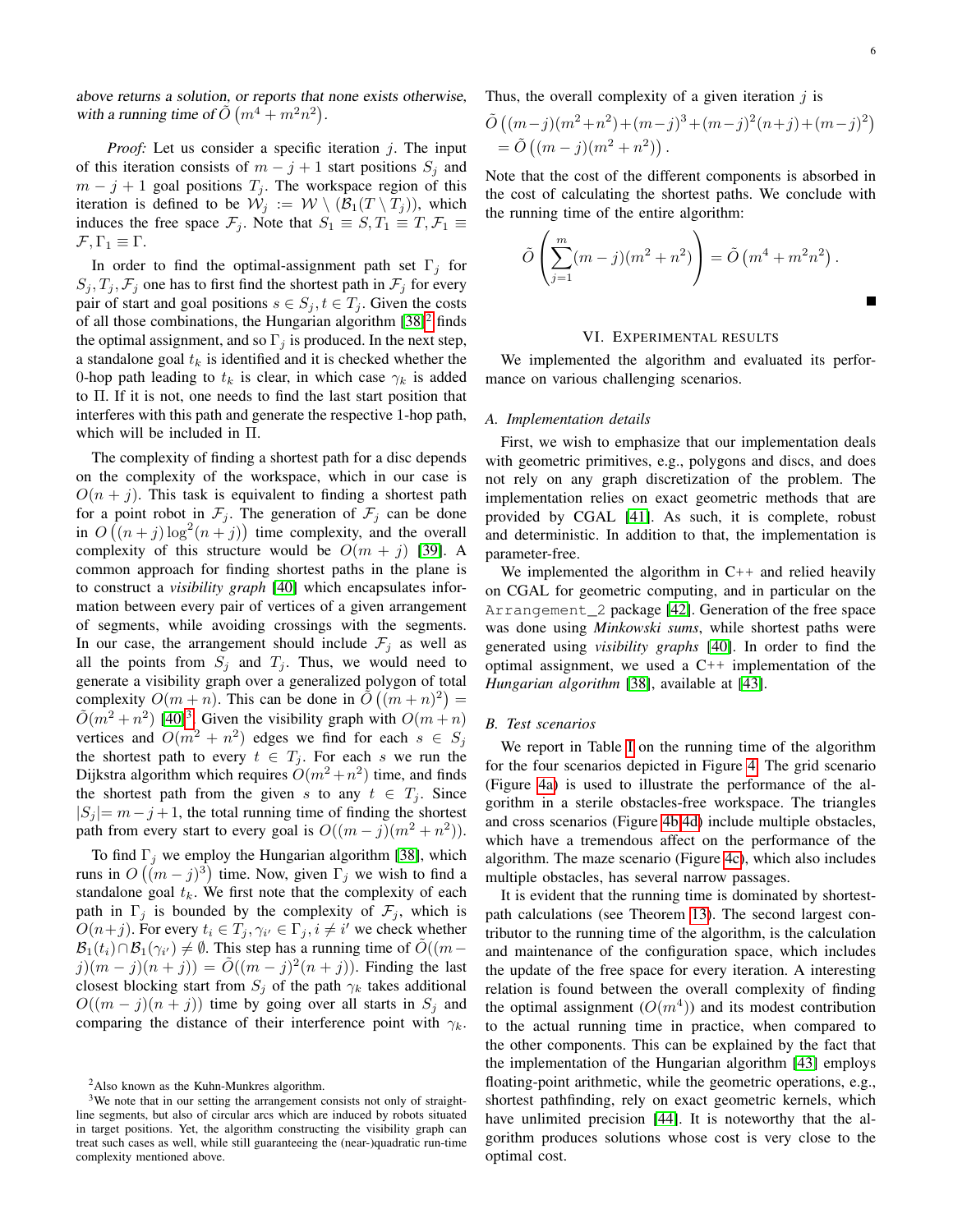<span id="page-6-1"></span>

Fig. 4: Test scenarios. Obstacles are represented as gray polygons. Discs represent robots placed in start (red) and goal (blue) positions. (a) Grid scenario with 40 robots. (b) Triangles scenario with 32 robots and multiple triangular obstacles. (c) Maze scenario with with 26 robots; robots need to pass through a collection of narrow passages in order to reach their goals. (d) Cross scenario with 8 robots and several wall obstacles.

To gather a better understanding of the running time of the algorithm, we also report on the running time of each iteration for the triangles scenario (see Figure [5a\)](#page-7-6). For every iteration  $1 \leq i \leq 32$  we report on the running time of maintaining the configuration space, and finding shortest paths.

Another important aspect of the algorithm is the relation between the number of robots and the performance. To test this relation we performed the following experiment, which is based on the triangles scenario as well. We report in Figure [5b](#page-7-6) how the performance is affected by an increase or decrease in the number of robots. In order to maintain a similar level of density between the various tests we increase the radius of the robots to the maximal allowed radius which abides by the separation assumptions.

The algorithm and its current implementation can deal with rather complex scenarios. However, it is clear that there is a limit to the number of robots or workspace complexity with which it can cope, due the relatively high degree of the polynomial, in the running time complexity.

#### VII. DISCUSSION AND FUTURE WORK

## <span id="page-6-0"></span>*A. Relaxing the separation conditions*

The algorithm presented in this paper requires that two conditions will hold. First it is assumed that every pair of start or goal position will be separated by a distance of at least 4. The second condition requires that every start or goal positions will be separated from an obstacle by a distance of at least  $\sqrt{5} \approx 2.236$ . We believe that the obstacles-separation factor can be lowered to  $\sqrt{13 - 6\sqrt{3}} \approx 1.614$  using a tighter mathematical analysis. While the proof for Lemma [1](#page-2-2) would change, the rest of the proofs will not require any special modification. In the near future we aim to consider less strict separation requirements such as reducing the robots separation to 3 and removing the requirement that start positions will be separated from goal positions. However, it seems that the machinery described here will not suffice for the tighter setting and different tools will be required.

We note that without adequate obstacle clearance, it is in fact impossible for any algorithm to guarantee a maximum  $O(m)$  deviation from the cost of an optimal-assignment path set, regardless of the separation between start and goals. For instance, see the gadget in Figure [6.](#page-6-2) The two pairs of (blue) start and (red) goal positions satisfy the 4 separation requirement. The disc starting at the bottom left, which we call disc 1, is matched by the optimal assignment with the goal on the top left of the figure, and the disc starting in the middle, which we call disc 2, is matched with the goal on the right. This is due to the fact that disc 1 and disc 2 reside in two disjoint components of the free space. For disc 1 to go through the lower tunnel, disc 2 must move non-trivially ( e.g., to the location of the green discs). Let this nontrivial distance be  $\delta$ . Then, as disc 1 passes through the upper tunnel, another nontrivial move of distance  $\delta$  must be performed by disc 2 to clear the way. Now, we remove disc 1 from the gadget and stack  $m/2$  of the resulting gadget vertically. If we require the rest  $m/2$  discs to pass through the stacked construction, a total distance penalty of  $\Omega(m^2\delta)$  is incurred.

<span id="page-6-2"></span>

Fig. 6: Illustration of a scenario in which every solution has a deviation of  $\Omega(m^2)$  from the cost of the optimal-assignment path set.

# *B. Improving the algorithm*

It is evident from our experiments that most of the running time of the algorithm in practice is devoted to finding shortest paths. To be specific, in each iteration the algorithm performs a shortest-path search between every pair of start and target positions. This entire process is performed only for the sake of finding a single standalone goal. It will be interesting to investigate whether more information can be extracted from the optimal assignment returned by the Hungarian algorithm.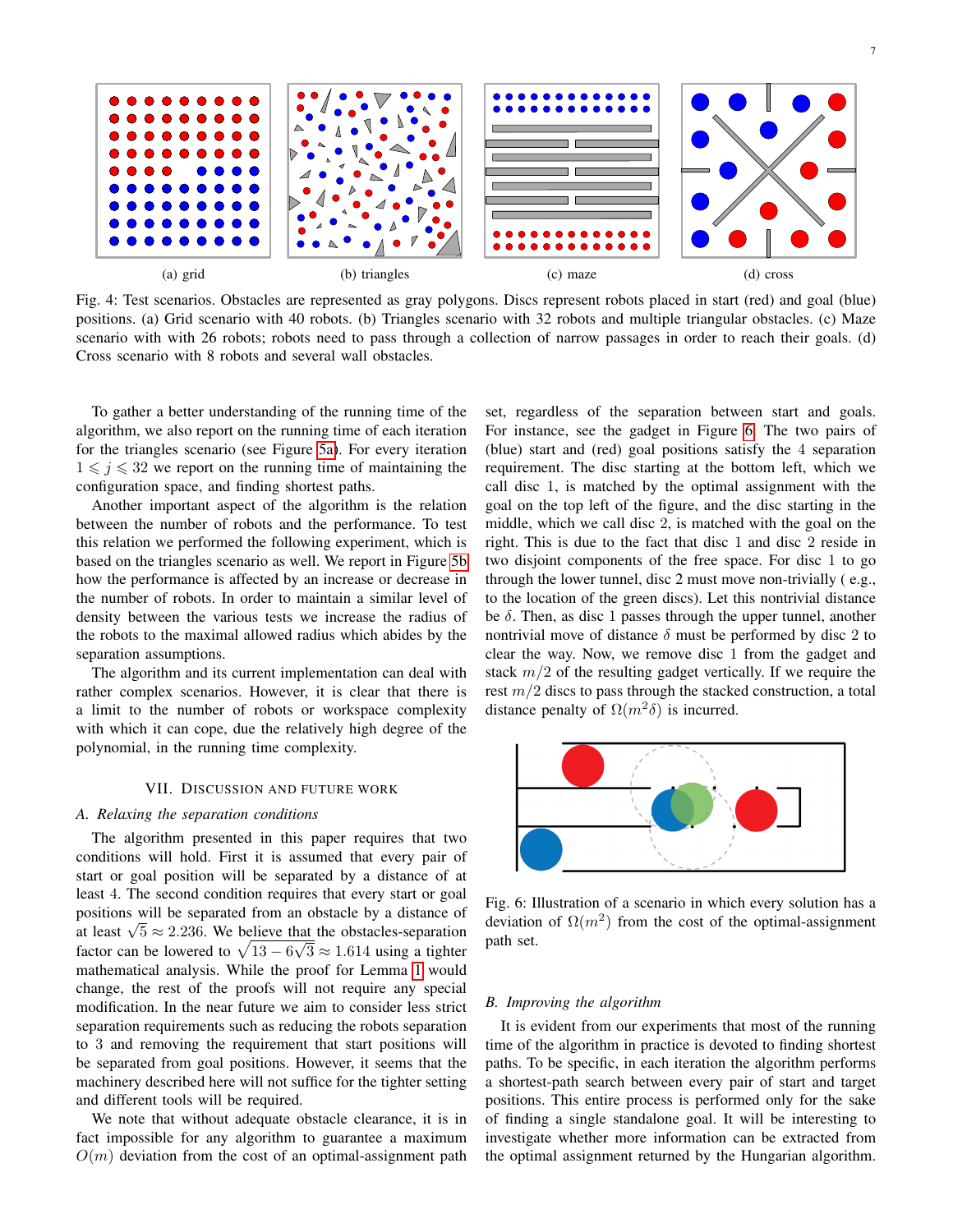<span id="page-7-6"></span>

<span id="page-7-5"></span>Fig. 5: Graphs depicting the running time of maintaining the configuration space, and finding shortest path, for the triangles scenario (Figure [4b\)](#page-6-1). (a) Running time is reported separately for every iteration of the algorithm. (b) The behavior of the algorithm for a growing number of robots in the triangles scenario is depicted.

|                      |                     | Scenarios |           |        |          |
|----------------------|---------------------|-----------|-----------|--------|----------|
|                      |                     | Grid      | Triangles | Maze   | Cross    |
| scenario properties  | robots              | 40        | 32        | 26     | 8        |
|                      | workspace vertices  | 4         | 118       | 56     | 44       |
|                      | robot radius        | 0.05      | 0.034     | 0.035  | 0.09     |
| running time (sec.)  | configuration space | 261       | 832       | 141    | 17       |
|                      | shortest paths      | 50        | 5532      | 658    |          |
|                      | optimal assignment  | 0.016     | 0.001     | 0.016  | $\Omega$ |
|                      | standalone goal     | 0.001     | 0.016     | 0.119  | $\Omega$ |
|                      | total               | 311       | 6394      | 800    | 19       |
| cost                 | lower bound         | 36.33     | 10.41     | 154.86 | 12.11    |
|                      | actual cost         | 37.16     | 10.69     | 155.21 | 12.4     |
| algorithm's behavior | 0-hop paths         | 25        | 32        | 14     |          |
|                      | 1-hop paths         |           |           | 12     |          |

TABLE I: Results of our algorithm for the scenarios depicted in Figure [4.](#page-6-1) We first describe the properties of each scenario, which consist of the number of robots, the complexity of the workspace  $(n)$ , and the robot's radius (every scenario is bounded by the [−1, 1]<sup>2</sup> square). Then, we report the running time (in seconds) of the different components of the algorithm: construction and maintenance of the configuration space; calculation of shortest paths; calculation of the optimal assignment; search for a standalone goal. Then, we report the lower-bound cost of the solution and the cost of the actual solution returned by the algorithm. Finally, we report the number of iterations for which the algorithm returned a 0-hop or a 1-hop path.

For instance, could there be two or more standalone goals to which there are separate non-interfering paths?

## *C. Implementation in 3D*

For simplicity of presentation, our algorithm is discussed for the planar setting. Yet, its completeness and near-optimality guarantees hold also for the three-dimensional case with ball robots under the two separation assumptions used in this paper. A main requirement for a correct implementation of the algorithm is the ability to produce shortest paths for a single robot moving amid static obstacles. While this task does not pose particular challenges in the planar case, it becomes extremely demanding in 3D. In particular, finding a shortest path for a polyhedral robot translating amid polyhedral obstacles is known to be NP-Hard [\[45\]](#page-9-10). It would be interesting to investigate whether our algorithm can be extended to work with approximate shortest paths.

#### **REFERENCES**

- <span id="page-7-0"></span>[1] G. Calinescu, A. Dumitrescu, and J. Pach, "Reconfigurations in graphs and grids," *SIAM Journal on Discrete Mathematics*, vol. 22, no. 1, pp. 124–138, 2008.
- <span id="page-7-1"></span>[2] J. Yu and S. M. LaValle, "Multi-agent path planning and network flow," in *Workshop on the Algorithmic Foundations of Robotics (WAFR), MIT, Cambridge, Massachusetts, USA*, 2012, pp. 157–173.
- <span id="page-7-2"></span>[3] M. Turpin, N. Michael, and V. Kumar, "Concurrent assignment and planning of trajectories for large teams of interchangeable robots," in *International Conference on Robotics and Automation (ICRA)*, 2013.
- <span id="page-7-3"></span>[4] J. Yu and S. M. LaValle, "Distance optimal formation control on graphs with a tight convergence time guarantee," in *Proceedings IEEE Conference on Decision & Control*, 2012, pp. 4023–4028.
- <span id="page-7-4"></span>[5] K. Solovey and D. Halperin, "On the hardness of unlabeled multi-robot motion planning," in *Robotics: Science and Systems (RSS)*, 2015, these proceedings.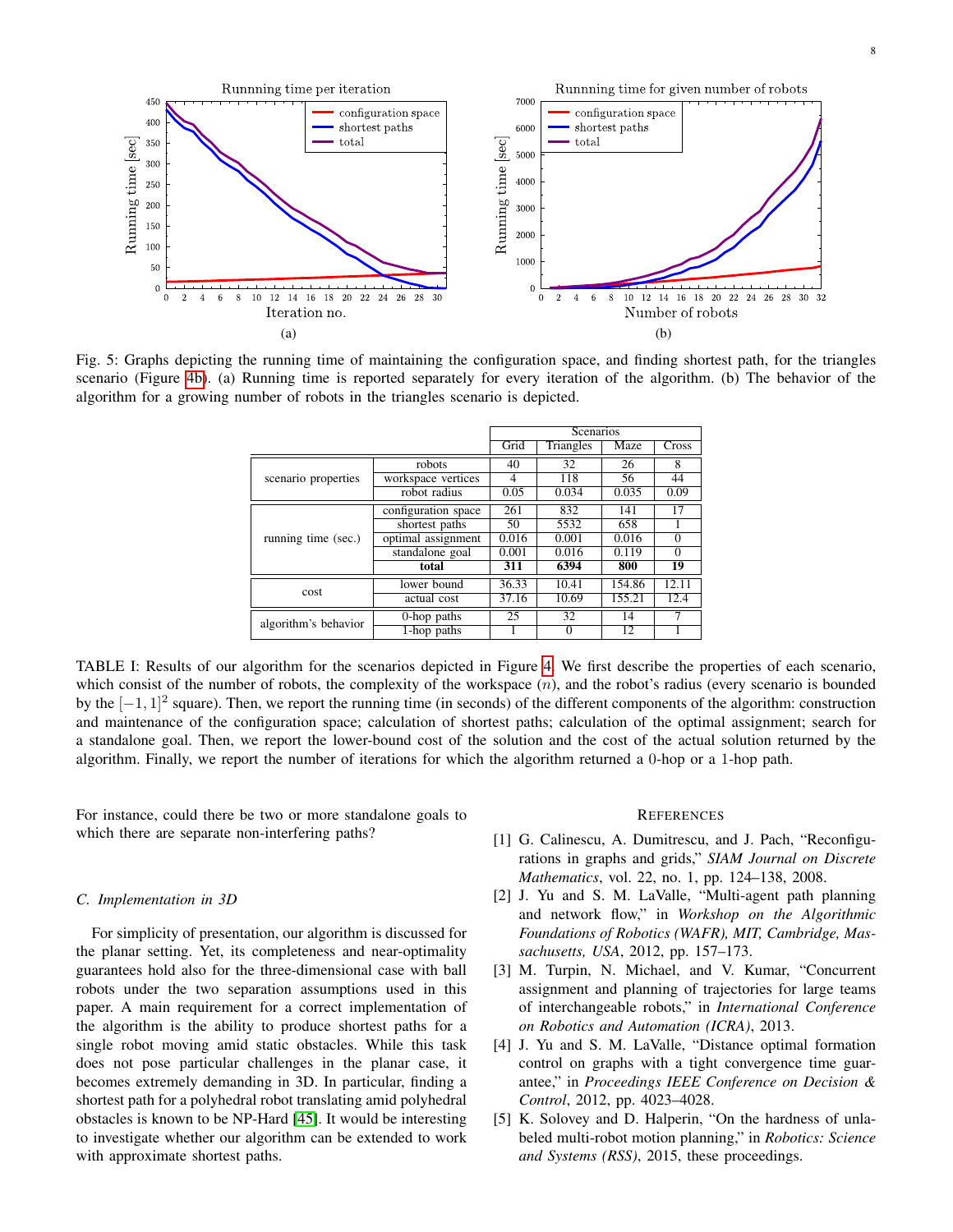- <span id="page-8-0"></span>[6] A. Adler, M. de Berg, D. Halperin, and K. Solovey, "Efficient multi-robot motion planning for unlabeled discs in simple polygons," in *Workshop on the Algorithmic Foundations of Robotics (WAFR)*, 2014.
- <span id="page-8-1"></span>[7] M. Turpin, N. Michael, and V. Kumar, "Trajectory planning and assignment in multirobot systems," in *Workshop on the Algorithmic Foundations of Robotics (WAFR), MIT, Cambridge, Massachusetts, USA*, 2012, pp. 175– 190.
- <span id="page-8-2"></span>[8] I. Karamouzas, R. Geraerts, and A. F. van der Stappen, "Space-time group motion planning," in *Workshop on the Algorithmic Foundations of Robotics (WAFR), MIT, Cambridge, Massachusetts, USA*, 2012, pp. 227–243.
- <span id="page-8-3"></span>[9] A. Krontiris, R. Luna, and K. E. Bekris, "From feasibility tests to path planners for multi-agent pathfinding," in *Symposium on Combinatorial Search, (SOCS), Leavenworth, Washington, USA*, 2013.
- <span id="page-8-4"></span>[10] M. Turpin, K. Mohta, N. Michael, and V. Kumar, "Goal assignment and trajectory planning for large teams of aerial robots," in *Robotics: Science and Systems*, 2013.
- <span id="page-8-5"></span>[11] J. Yu and S. M. LaValle, "Planning optimal paths for multiple robots on graphs," in *International Conference on Robotics and Automation (ICRA)*, 2013, pp. 3612– 3617.
- <span id="page-8-6"></span>[12] P. R. Wurman, R. D'Andrea, and M. Mountz, "Coordinating hundreds of cooperative, autonomous vehicles in warehouses," *AI Magazine*, vol. 29, no. 1, pp. 9–19, 2008.
- <span id="page-8-7"></span>[13] J. E. Hopcroft, J. T. Schwartz, and M. Sharir, "On the complexity of motion planning for multiple independent objects; PSPACE-hardness of the "Warehouseman's problem"," *International Journal of Robotics Research*, vol. 3, no. 4, pp. 76–88, 1984.
- <span id="page-8-8"></span>[14] P. G. Spirakis and C.-K. Yap, "Strong NP-hardness of moving many discs," *Information Processing Letters*, vol. 19, no. 1, pp. 55–59, 1984.
- <span id="page-8-9"></span>[15] J. T. Schwartz and M. Sharir, "On the piano movers' problem: III. coordinating the motion of several independent bodies: the special case of circular bodies moving amidst polygonal barriers," *International Journal of Robotics Research*, vol. 2, no. 3, pp. 46–75, 1983.
- <span id="page-8-10"></span>[16] M. A. Erdmann and T. Lozano-Pérez, "On multiple moving objects," in *International Conference on Robotics and Automation (ICRA)*, 1986, pp. 1419–1424.
- <span id="page-8-11"></span>[17] S. M. LaValle and S. A. Hutchinson, "Optimal motion planning for multiple robots having independent goals," *IEEE Transactions on Robotics & Automation*, vol. 14, no. 6, pp. 912–925, 1998.
- <span id="page-8-12"></span>[18] J. Peng and S. Akella, "Coordinating multiple robots with kinodynamic constraints along specified paths," in *Algorithmic Foundations of Robotics V*, J.-D. Boissonat, J. Burdick, K. Goldberg, and S. Hutchinson, Eds. Berlin: Springer-Verlag, 2002, pp. 221–237.
- <span id="page-8-13"></span>[19] J. van den Berg and M. H. Overmars, "Prioritized motion planning for multiple robots," in *International Conference on Intelligent Robots and Systems (IROS)*, 2005, pp. 430 – 435.
- <span id="page-8-14"></span>[20] R. Ghrist, J. M. O'Kane, and S. M. LaValle, "Computing

Pareto Optimal Coordinations on Roadmaps," *International Journal of Robotics Research*, vol. 24, no. 11, pp. 997–1010, 2005.

- <span id="page-8-15"></span>[21] J. van den Berg, J. Snoeyink, M. Lin, and D. Manocha, "Centralized path planning for multiple robots: Optimal decoupling into sequential plans," in *Robotics: Science and Systems*, 2009.
- <span id="page-8-16"></span>[22] P. A. O'Donnell and T. Lozano-Pérez, "Deadlock-free and collision-free coordination of two robot manipulators," in *International Conference on Robotics and Automation (ICRA)*, 1989, pp. 484–489.
- <span id="page-8-17"></span>[23] P. Švestka and M. H. Overmars, "Coordinated path planning for multiple robots," *Robotics and Autonomous Systems*, vol. 23, no. 3, pp. 125–152, 1998.
- <span id="page-8-18"></span>[24] B. Aronov, M. de Berg, A. F. van der Stappen, P. Švestka, and J. Vleugels, "Motion planning for multiple robots," *Discrete & Computational Geometry*, vol. 22, no. 4, pp. 505–525, 1999.
- <span id="page-8-19"></span>[25] S. Kloder and S. Hutchinson, "Path planning for permutation-invariant multirobot formations," *IEEE Transactions on Robotics*, vol. 22, no. 4, pp. 650–665, 2006.
- <span id="page-8-20"></span>[26] O. Salzman, M. Hemmer, and D. Halperin, "On the power of manifold samples in exploring configuration spaces and the dimensionality of narrow passages," in *Workshop on the Algorithmic Foundations of Robotics (WAFR)*, 2012, pp. 313–329.
- <span id="page-8-21"></span>[27] K. Solovey, O. Salzman, and D. Halperin, "Finding a needle in an exponential haystack: Discrete RRT for exploration of implicit roadmaps in multi-robot motion planning," in *Workshop on the Algorithmic Foundations of Robotics (WAFR)*, 2014.
- <span id="page-8-22"></span>[28] G. Wagner and H. Choset, "Subdimensional expansion for multirobot path planning," *Artif. Intell.*, vol. 219, pp. 1–24, 2015.
- <span id="page-8-23"></span>[29] E. J. Griffith and S. Akella, "Coordinating multiple droplets in planar array digital microfluidic systems," *International Journal of Robotics Research*, vol. 24, no. 11, pp. 933–949, 2005.
- <span id="page-8-24"></span>[30] D. Kornhauser, G. Miller, and P. Spirakis, "Coordinating pebble motion on graphs, the diameter of permutation groups, and applications," in *Foundations of Computer Science (FOCS)*. IEEE Computer Society, 1984, pp. 241–250.
- <span id="page-8-25"></span>[31] V. Auletta, A. Monti, M. Parente, and P. Persiano, "A linear time algorithm for the feasibility of pebble motion on trees," in *Scandinavian Symposium and Workshops on Algorithm Theory (SWAT)*, 1996, pp. 259–270.
- <span id="page-8-26"></span>[32] G. Goraly and R. Hassin, "Multi-color pebble motion on graphs," *Algorithmica*, vol. 58, no. 3, pp. 610–636, 2010.
- <span id="page-8-27"></span>[33] J. Yu, "A linear time algorithm for the feasibility of pebble motion on graphs," *CoRR*, vol. abs/1301.2342, 2013.
- <span id="page-8-28"></span>[34] D. Kornhauser, "Coordinating pebble motion on graphs, the diameter of permutation groups, and applications," M.Sc. Thesis, Department of Electrical Engineering and Computer Scienec, Massachusetts Institute of Technology, 1984.